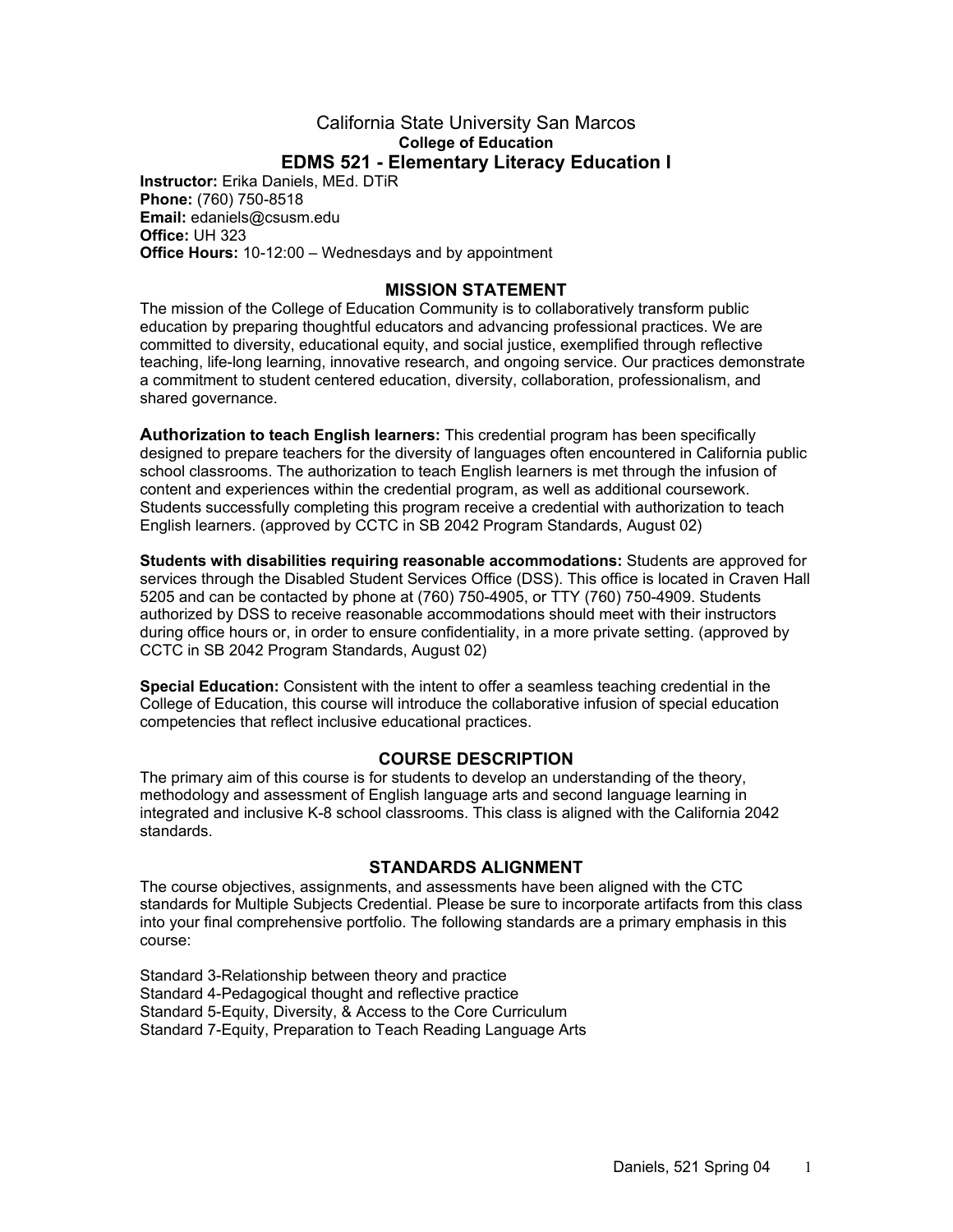## **TEACHER PERFORMANCE EXPECTATIONS (TPE) COMPETENCIES**

This course is designed to help teachers seeking the Multiple Subjects Credential to develop the skills, knowledge, and attitudes necessary to assist schools and districts in implementing an effective program for all students. The successful candidate will be able to merge theory and practice in order to realize a comprehensive and extensive educational program for all students. The following TPE's are addressed in this course:

#### **Primary Emphasis:**

TPE 1a-Subject Specific Pedagogical Skills for MS Teaching

TPE 2-Monitoring Student Learning

TPE 3-Interpretation and Use of Assessments

TPE 4-Making Content Accessible

TPE 6-Developmentally Appropriate Teaching Practices

TPE 6a-Developmentally Appropriate Practices in Grades K-3

TPE 6b-Developmentally Appropriate Practices in Grades 4-8

TPE 6d-Teaching Special Education Populations in General Education Environments

#### Secondary Emphasis:

- TPE 5-Student Engagement
- TPE 7-Teaching English Learners
- TPE 8-Learning About Students
- TPE 9-Instructional Planning
- TPE 10-Instructional Time
- TPE 11-Social Environment
- TPE 13-Professional Growth

TPE 14-Educational Technology

TPE 15-Social Justice and Equity

### **OBJECTIVES**

### **KNOWLEDGE**

Students will:

- gain an understanding of how a first and second language is acquired.
- gain an understanding of the reading process and its relationship to thought, language and learning.
- gain an understanding of how people learn to read and write in their first and second language.
- become familiar with current approaches to the teaching of reading and writing and the theoretical bases of such approaches.
- become familiar with current approaches to the teaching of reading and writing in culturally and linguistically diverse elementary school classrooms.
- become familiar with classroom diagnostic techniques and evaluation procedures.
- become familiar with current approaches to the teaching of reading and writing to children with special learning needs.

#### **SKILLS**

Students will:

- become sensitive observers of children's language using behaviors.
- analyze children's reading and writing behavior as a basis for making instructional decisions.
- translate the results of formal and informal assessment of children's reading and writing behaviors into instructional plans.
- develop the ability to select appropriate materials and instructional strategies to meet the individual needs of students.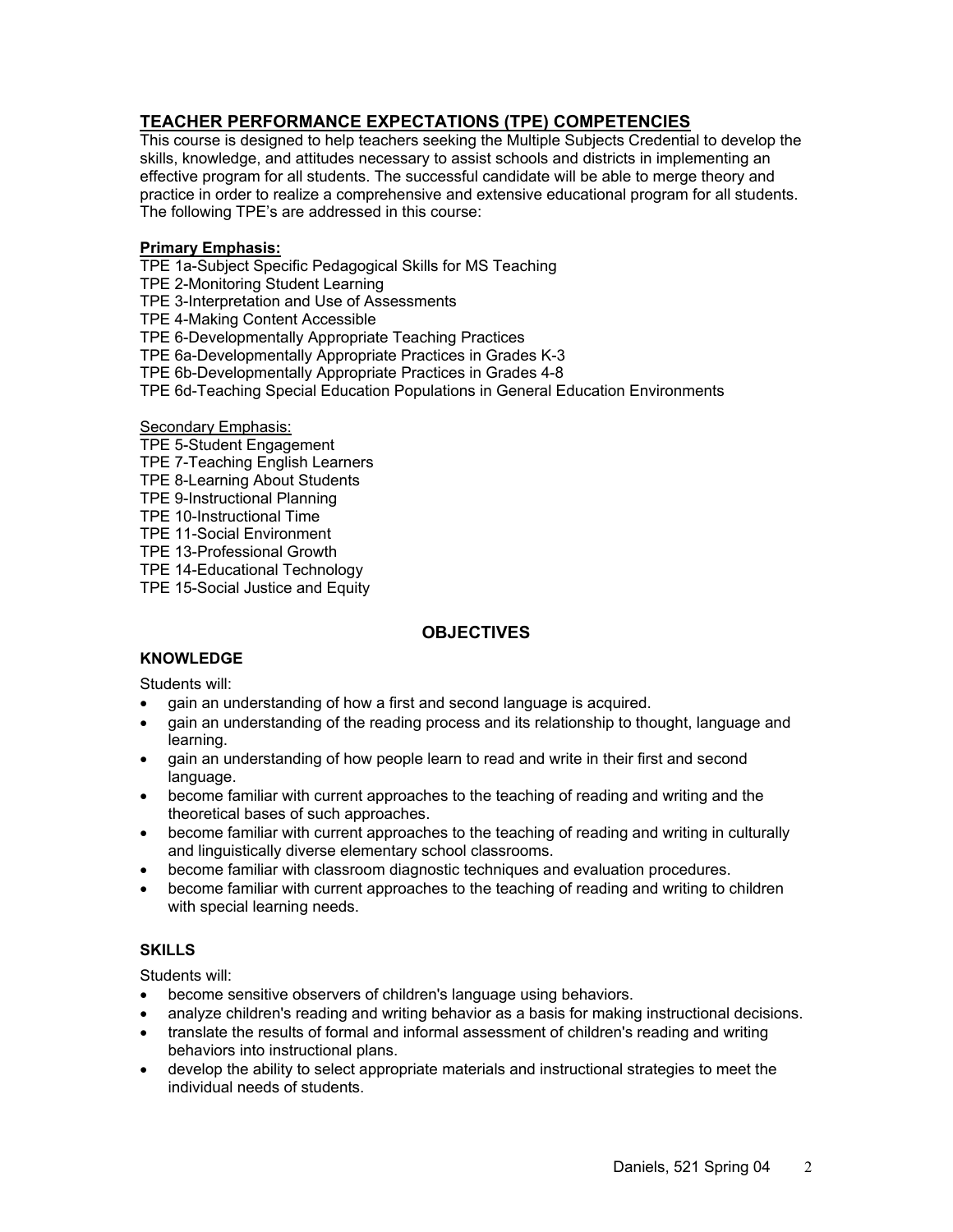• learn how to organize the classroom for teaching reading and writing to culturally and linguistically diverse populations.

### **ATTITUDES AND VALUES**

Teacher candidates will:

- develop an appreciation for the natural language abilities children possess for processing and producing print
- develop an appreciation for the need and value of integrating reading and writing into all areas of the curriculum
- affirm the importance of a rich environment for developing an effective language arts program.
- develop a sensitivity to and appreciation for culturally and linguistically diverse learners.
- develop a sensitivity to and appreciation for children with special learning needs
- develop an appreciation for the importance of reading and writing for their own personal and professional growth
	- develop a respect for each student, his/her abilities and background and the student's right to instruction that meets his or her individual needs.

# **REQUIRED TEXTS**

- Cunningham, P. & Allington, R. (1999). *Classrooms that work: They can all read and*  write (3<sup>rd</sup> ed.). Longman.
- *Reading/language Arts Framework for CA Public Schools* CA Dept of Ed
- Tompkins, G. E. (2001). *Literacy for the 21st Century: A Balanced Approach, 3rd Edition.* Prentice Hall.

### **OPTIONAL/RECOMMENDED TEXT**

- Johns, J. (2000). *Basic Reading Inventory: Pre-primer through grade twelve & early literacy assessments.* Dubuque, Iowa: Kendall-Hunt.
- Zarrillo, J. J. (2002). *Ready for RICA: A test preparation guide for California's Reading Instruction Competence Assessment*. Merrill Prentice Hall.

# **ASSIGNMENTS**

### **Reading Response/Interactive Journal (20 points)**

For each set of readings you must write a response. You may respond in a variety of ways that reflect multiple ways of demonstrating knowledge. Possible formats such as "found poems," graphic organizers, double entry, sketches, K-W-L charts, etc. will be taught in class. You must connect course content with your teaching experiences and observations and express your ideas, opinions, questions and concerns relative to your teaching experience and/or observations. This assignment is ongoing and begins with readings for the second session and will continue until the last week of class. Journal entries must be at least one page in length. Journals must be completed *before* each class meeting. Entries will be graded according to their comprehensiveness, insightful connections, and "deep understanding" of the issues. **Due: See syllabus for periodic due dates.** 

# **Choice Assignment (25 points)**

You will complete one of the following choices:

- RICA study guide
- Book review
- Technology evaluation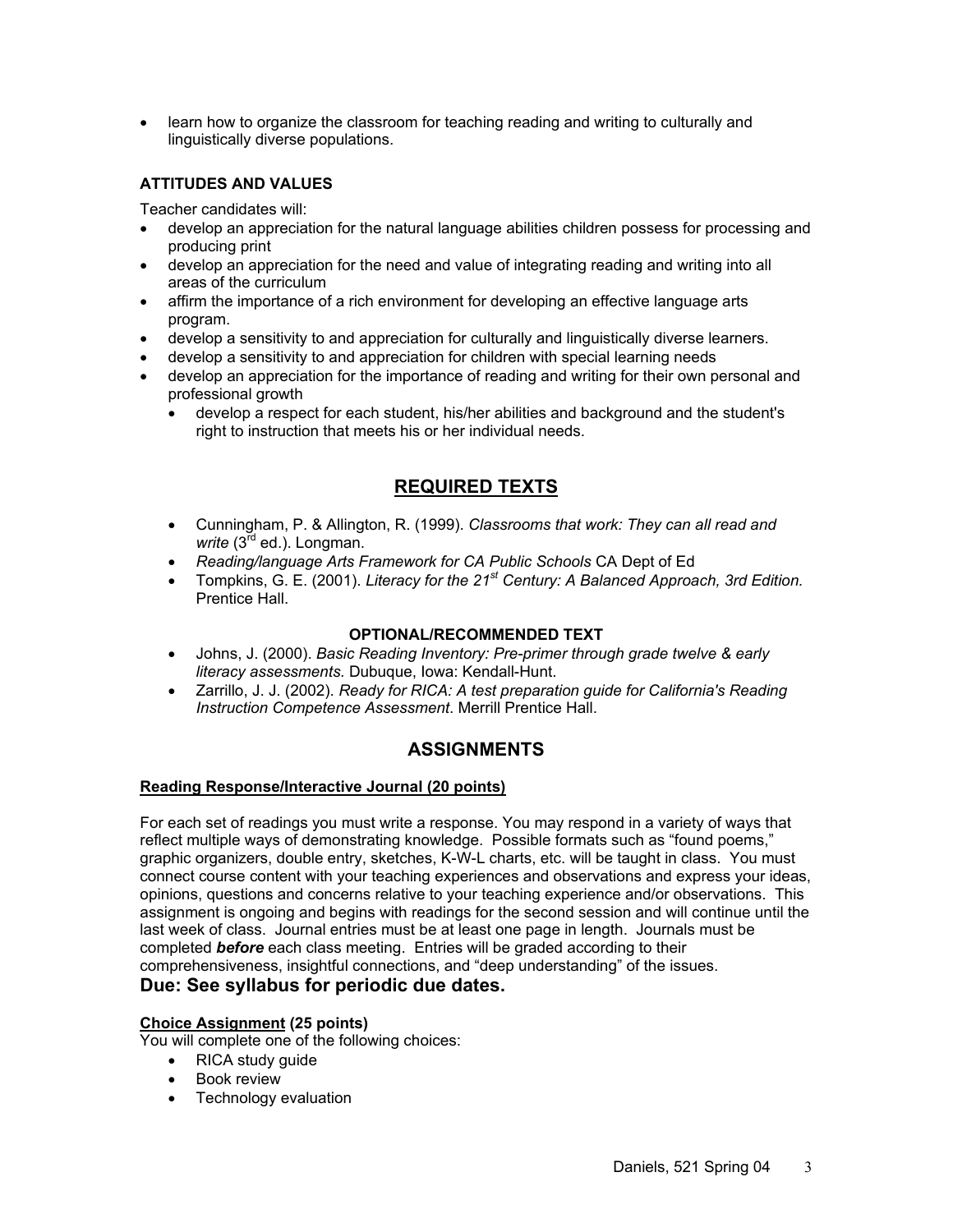• Mini case study

#### **Due: February 16**

#### **Reading Strategy Lesson Plan – Critical Assessment Task (25 points)**

You will write a standards based reading strategy lesson plan for a small group activity that takes into account student needs. Make your lesson active, interesting, fun, and meaningful. Because lesson planning may be unfamiliar to some of you, but is so important to teaching, we will discuss/model lesson planning in class. Choose a reading standard for your grade level to guide your objectives. Sample strategies include:

- Monitoring Reading
- Comprehension
- Content area reading
- Phonics
- Phonemic Awareness
- Organizing information while you read
- Relating what you are reading to what you already know
- Finding the main idea of a story
- Identifying patterns in a text
- Using graphic organizers for comprehension

*Keep in mind when writing your lesson*: What is the purpose of your lesson? How does it relate to real reading and/or writing? What are your learning goals? How are they aligned with the CA Reading/Language Arts standards (check the Reading/Language Arts framework for CA public schools)? How will you present the lesson (instructional strategies, resource materials, time frame)? How will you group students for the lesson? How will you assess your students? What accommodations will you provide for students who need additional help?

*Important*: Your lesson must address the needs of mainstream students, as well as make provisions for second language learners, students presenting difficulty, and accelerated students. How are you going to work with students who are having difficulty? How will you scaffold second language learners' learning during the lesson? How will your lesson provide enrichment for accelerated students? Will you meet with students individually or in a small group while other students work independently?

### **Due: March 8**

# **Field Observations (20 points)**

While observing in your classrooms, look for evidence of the following processes:

- Phonemic awareness
- Concepts about print
- Phonics and word identification
- Spelling
- Vocabulary
- Organization of classroom: Time and physical layout
- Managing groups
- Guided reading
- Comprehension INSTRUCTION (not assessment) of narrative texts
- Oral language development
- Structure of English language

You do not have to observe a separate lesson on each of the above areas. Several concepts may be integrated into one lesson or you might see evidence on bulletin boards or in student work. Document your observations and analyses in whatever mode best fits your learning style.

#### **Due: February 25**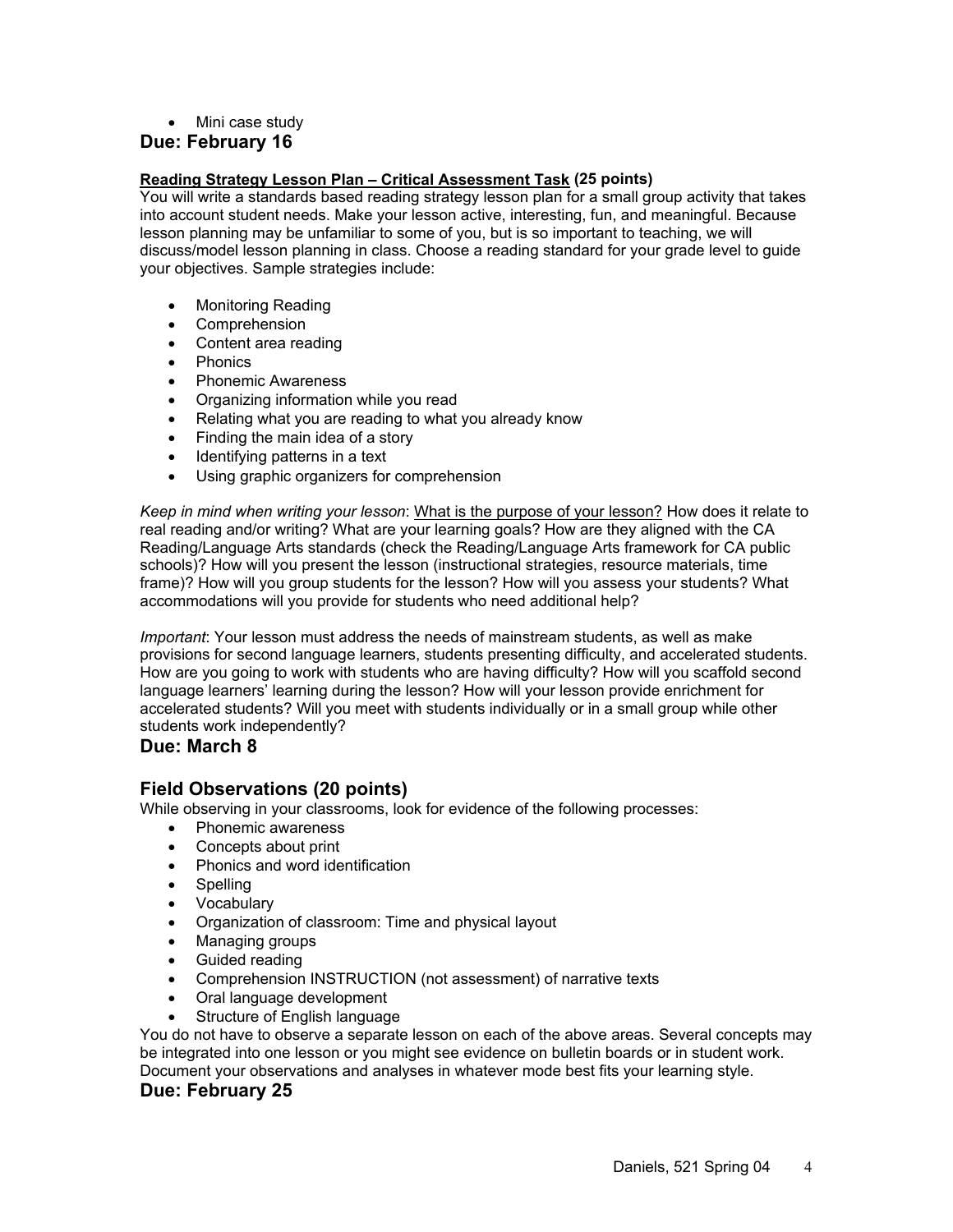# **Thoughtful Participation (10 points)**

Being a teacher involves more than planning lessons and delivering instruction. You must be able to articulate the reasons behind your curricular decisions, to advocate for students, and defend policies about which you feel strongly. Engaging in professional conversations with parents, administrators, other teachers, and the public is imperative for teachers today. To that end, I expect that each student will participate actively in each class session.

# **COE Attendance Policy**

Due to the dynamic and interactive nature of courses in the College of Education, all students are expected to attend all classes and participate actively. At a minimum, students must attend more than 80% of class time, or they may not receive a passing grade for the course at the discretion of the instructor.

As professionals, you are expected to adhere to standards of dependability and promptness. If you miss more than two class sessions or are late or leave early by more than 15 minutes for more than three sessions, you cannot receive an A. If you miss more than three class sessions you cannot receive a B. Should you have extenuating circumstances, you should contact me as soon as possible.

# **Completion of Course Assignments**

Readings should be completed *before* the class meeting listed. All assignments should be handed in on the date due unless previously arranged with the instructor. Late assignments will be penalized by a 5% deduction in points for each weekday late. After one week, late assignments will be given a zero. If you have extraordinary circumstances in your life which will impact your assignments, please let me know. I want you to be able to stay in school and succeed. If you have any questions or concerns, please feel free to come in and speak with me about them.

# **Point Breakdown**

Thoughtful Participation – 10 points Reading Responses – 20 points Choice Assignment – 25 points Reading Strategy Lesson Plan (Critical Assessment Task) – 25 points Field observations – 20 points

# *Grading Scale*

 $94 - 100\% = A$  $90 - 93\% = A$  $88 - 89\% = B +$  $84 - 87% = B$  $80 - 83\% = B$  $78 - 79\% = C +$